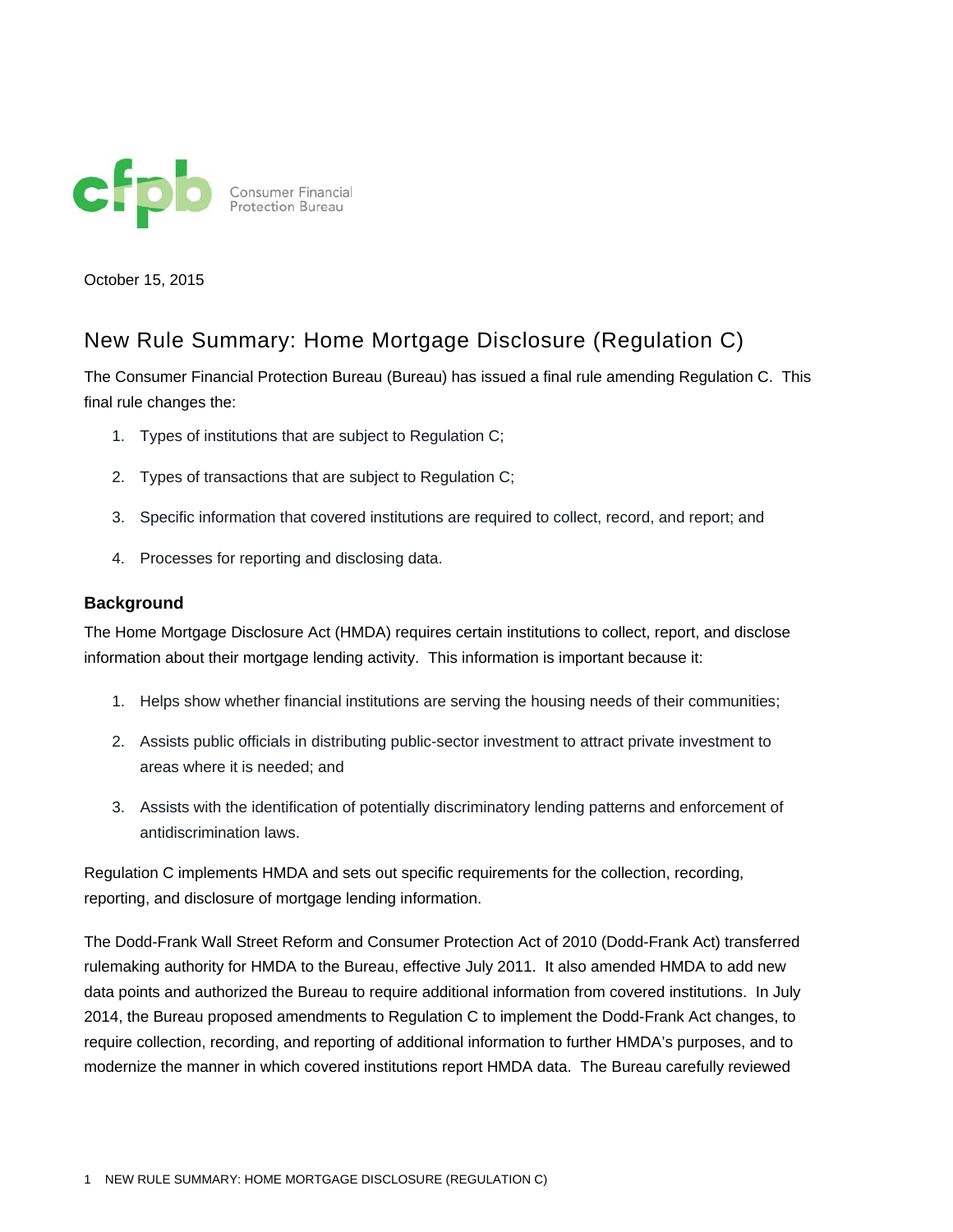and considered comments it received on its proposed amendments, and has issued its final rule amending Regulation C (HMDA Rule).

This document summarizes the HMDA Rule's changes to Regulation C, and the chart at the end of the document provides a snapshot of some of the most important changes. The summary and chart are aids to understanding the HMDA Rule, but are not substitutes for it. The HMDA Rule is the definitive source regarding its requirements.

## **Institutional Coverage**

The HMDA Rule changes institutional coverage in two phases.

First, the HMDA Rule narrows the scope of depository institutions subject to Regulation C in 2017. A bank, savings association, or credit union will not be subject to Regulation C in 2017 unless it meets the asset-size, location, federally related, and loan activity tests under current Regulation C and it originates at least 25 home purchase loans, including refinancings of home purchase loans, (as those terms are defined in current Regulation C) in both 2015 and 2016.

Second, effective January 1, 2018, the HMDA Rule adopts a uniform loan-volume threshold for all institutions. Beginning in 2018, an institution will be subject to Regulation C if it originated at least 25 covered closed-end mortgage loans in each of the two preceding calendar years or at least 100 covered open-end lines of credit in each of the two preceding calendar years, and it meets other applicable coverage requirements. A bank, savings association, or credit union will be subject to Regulation C if it originated at least 25 covered closed-end mortgage loans or at least 100 covered open-end lines of credit in each of the two preceding calendar years, and it meets current Regulation C's asset-size, location, federally related, and loan activity tests. A for-profit lending institution other than a bank, savings association, or credit union will be subject to Regulation C if it originated at least 25 covered closed-end mortgage loans or at least 100 covered open-end lines of credit in each of the two preceding calendar years and it satisfies the existing location test.

# **Transactional Coverage**

The HMDA Rule modifies the types of transactions that are covered under Regulation C. In general, the HMDA Rule adopts a dwelling-secured standard for transactional coverage.

Beginning on January 1, 2018, covered loans under the HMDA Rule generally will include closed-end mortgage loans and open-end lines of credit secured by a dwelling. However, the HMDA Rule only requires covered institutions that originated at least 100 covered open-end lines of credit in each of the two preceding calendar years to collect, record, and report information about open-end lines of credit. Dwelling-secured business-purpose loans and lines of credit will be covered only if they are home purchase loans, home improvement loans, or refinancings. Covered loans and lines of credit will not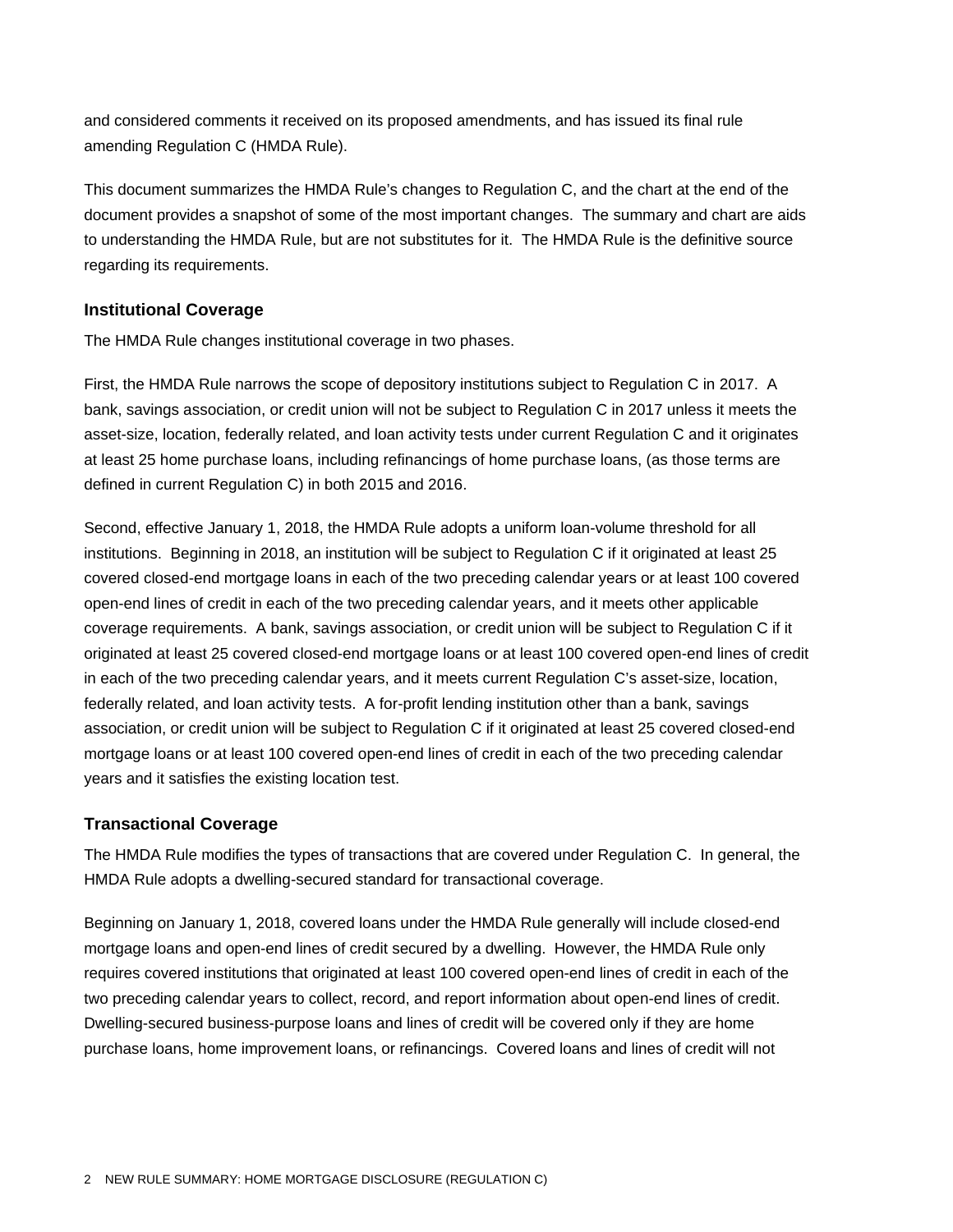include agricultural-purpose transactions or other specifically excluded transactions, even if they are dwelling-secured. Home improvement loans will only be covered loans if they are secured by a dwelling.

The HMDA Rule also changes the scope of covered preapproval requests. Currently, the collection, recording, and reporting of preapproval requests that are approved but not accepted is optional under Regulation C. Beginning January 1, 2018, covered institutions will be required to collect, record, and report information for approved but not accepted preapproval requests for home purchase loans. However, preapproval requests for open-end lines of credit, reverse mortgages, and home purchase loans to be secured by multifamily dwellings will not be covered transactions under the HMDA Rule, effective January 1, 2018.

# **Reportable Data**

For HMDA data collected on or after January 1, 2018, covered institutions will collect, record, and report additional information about originations of, purchases of, and applications for covered loans. The HMDA Rule adds the data points specifically identified in the Dodd-Frank Act as well as data points that the Bureau determined will assist in carrying out HMDA's purposes. The HMDA Rule adds new data points for applicant or borrower age, credit score, automated underwriting system information, unique loan identifier, property value, application channel, points and fees, borrower-paid origination charges, discount points, lender credits, loan term, prepayment penalty, non-amortizing loan features, interest rate, and loan originator identifier as well as other data points. The HMDA Rule also modifies several existing data points. For more information on the new and modified data points, see the HMDA Summary of Reportable Data chart.

#### **Collection and Reporting of Applicant or Borrower Information**

For data collected in or after 2018, the HMDA Rule amends the requirements for collection and reporting of information regarding an applicant's or borrower's ethnicity, race, and sex.

First, the HMDA Rule adds a requirement to report how the institution collected the information about the applicant's or borrower's ethnicity, race, and sex. A covered institution will report whether or not it collected the information on the basis of visual observation or surname. Both the HMDA Rule and current Regulation C require a covered institution to collect information about an applicant's ethnicity, race, and sex on the basis of visual observation or surname when an applicant chooses not to provide the information for an application taken in person.

Second, for applicant or borrower information collected on or after January 1, 2018, covered institutions must permit applicants to self-identify their ethnicity and race using disaggregated ethnic and racial subcategories. Covered institutions will report disaggregated information applicants provide. However, the HMDA Rule will not require or permit covered institutions to use the disaggregated subcategories when identifying the applicant's ethnicity and race based on visual observation or surname. The HMDA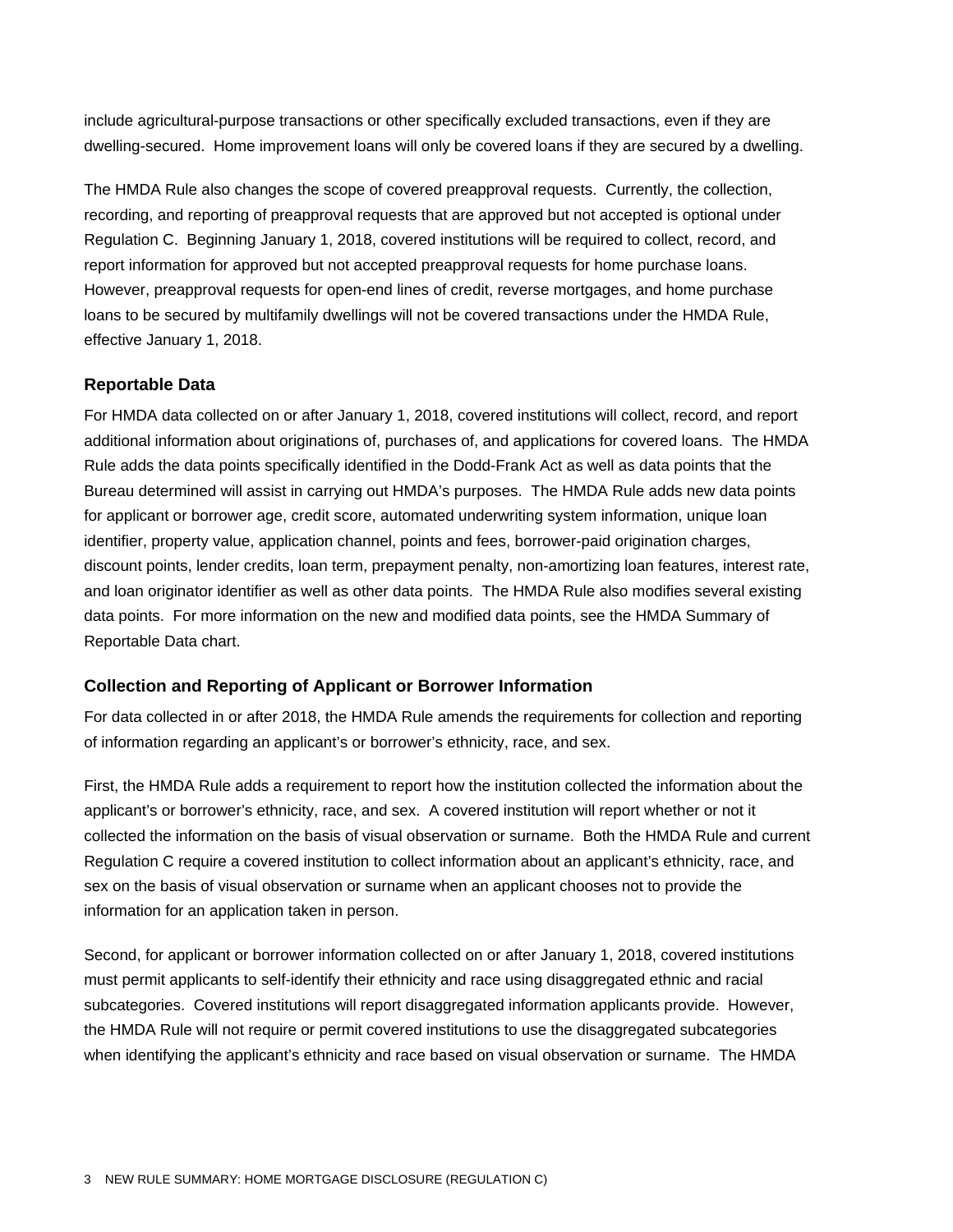Rule includes a new sample data collection form in appendix B that provides the required aggregated categories and disaggregated subcategories for ethnicity and race.

## **Data Submission Process**

The Bureau is developing a new web-based submission tool for reporting HMDA data. Covered institutions will report data using the new web-based submission tool beginning in 2018.

Appendix A, which provides instructions for completing and submitting the HMDA loan/application register (LAR), is amended effective January 1, 2018 to include new transition requirements for data collected in 2017 and reported in 2018. In particular, amended appendix A requires that a covered institution electronically submit its LAR. In 2018, covered institutions will report 2017 data required under current Regulation C, but will use the new electronic submission tool and will submit data in accordance with amended appendix A and procedures that will be available at http://www.consumerfinance.gov/hmda.

Effective January 1, 2019, appendix A is removed from Regulation C. Beginning in 2019, covered institutions will report the new dataset required by the HMDA Rule, using the new electronic submission tool and revised procedures that will be available at http://www.consumerfinance.gov/hmda.

# **Quarterly Reporting**

Beginning in 2020, the HMDA Rule requires quarterly reporting for covered institutions that reported a combined total of at least 60,000 applications and covered loans in the preceding calendar year. When determining whether it is required to report on a quarterly basis, an institution will not count covered loans that it purchased in the preceding calendar year. In addition to their annual data submission, these larger-volume reporters will submit HMDA data for the first three quarters of the year on a quarterly basis. The first quarterly submission will be due by May 30, 2020.

# **Disclosure Requirements**

Beginning in 2018, covered institutions will no longer be required to provide a disclosure statement or a modified LAR to the public upon request. Instead, in response to a request, a covered institution will provide a notice that its disclosure statement and modified LAR are available on the Bureau's website. The HMDA Rule includes sample language that covered institutions can use for these purposes. These revised disclosure requirements will apply to data collected on or after January 1, 2017 and reported in or after 2018.

For data collected in or after 2018 and reported in or after 2019, the Bureau will use a balancing test to determine whether and, if so, how HMDA data should be modified prior to its disclosure in order to protect applicant and borrower privacy while also fulfilling HMDA's disclosure purposes. At a later date, the Bureau will provide a process for the public to provide input regarding the application of this balancing test to determine the HMDA data to be publicly disclosed.